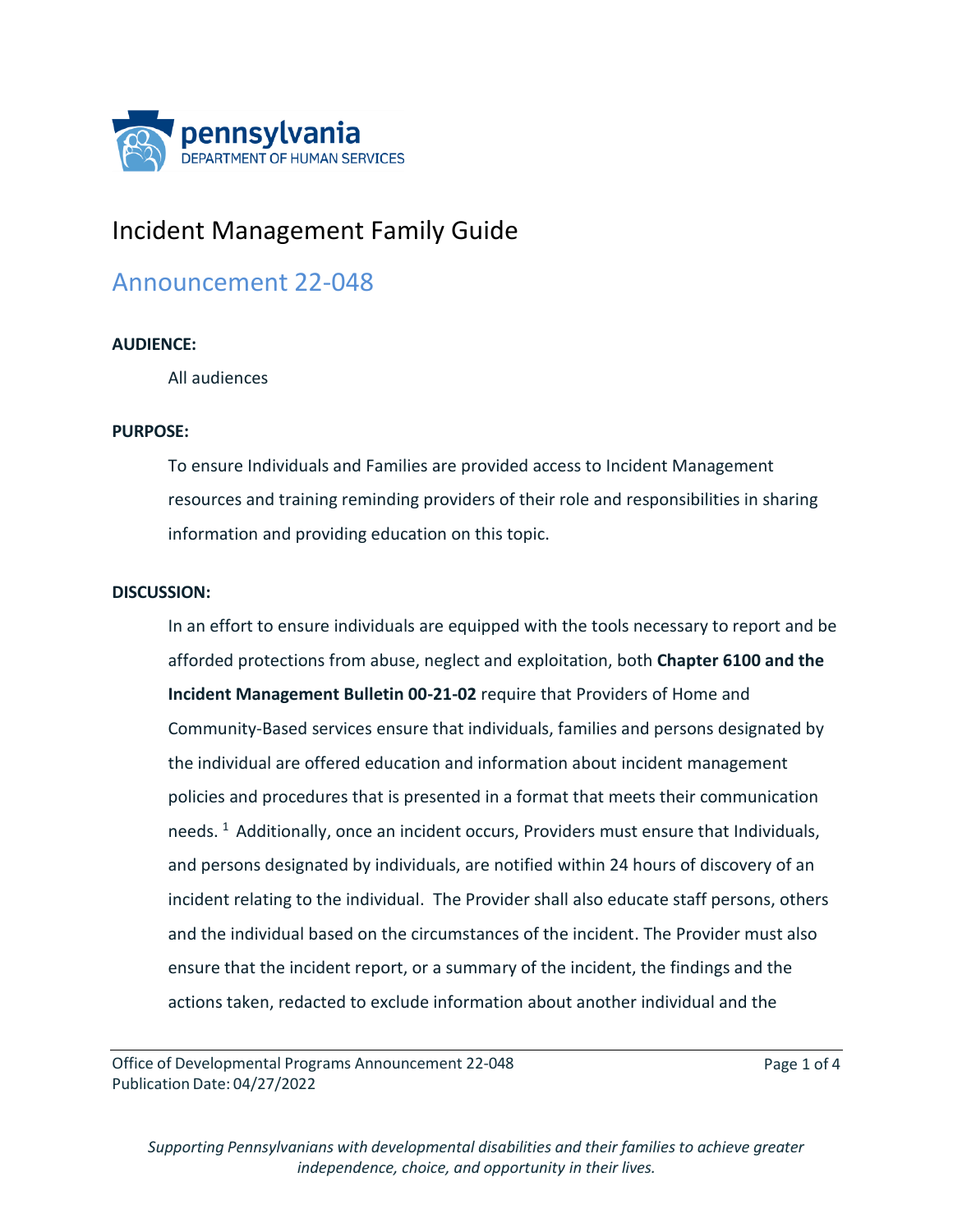reporter, unless the reporter is the individual who receives the report, shall be available to the individual, and persons designated by the individual, upon request. <sup>2</sup>.

As previously noted in ODP Announcement 21-071 published on 10/13/2021, the **Incident Management Family Guide,** *When Something Bad Happens to Someone I Care About or Support,* was introduced with the announcement of Incident Management (IM) Bulletin trainings that were made available via MyODP. The Incident Management Family Guide was developed by and for families to provide information about incident management processes and to address some of the common questions and concerns they may have when they witness or are informed of something bad happening to their loved one.

The Family Guide is one of two helpful guides that was introduced by the Responding to Incidents course. The Family Guide can be used to begin a conversation that acknowledges and responds to many of the family's concerns. It can also be used to guide important discussions related to potential individual risks and agency policies and procedures related to incident management.

<sup>1</sup> Incident Management Bulletin 00-21-02 Section III. a

<sup>2</sup>§ 6100.401(c) (e); 6100.405(d)

Office of Developmental Programs Announcement 22-048 Publication Date: 04/27/2022

Page 2 of 4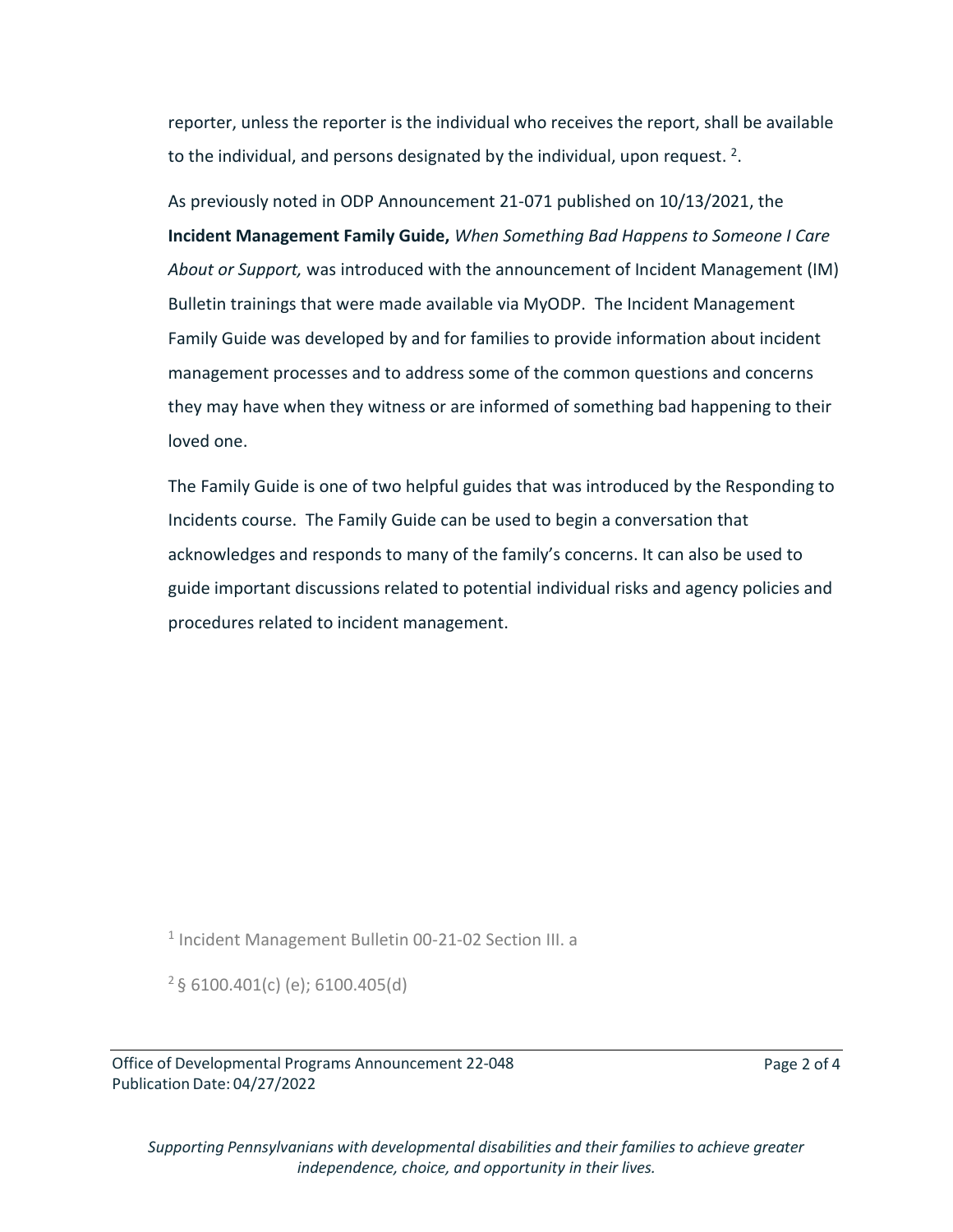**The Incident Management Family Guide provides answers to the following questions:**

- *What is an Incident?*
- *What can I do if I suspect that something bad has happened or if I witness health or safety concerns or any inappropriate conduct?*
- *Who do I report my concern to when recognizing a suspected incident?*
- *Do I have to give my name? Can I make an anonymous report?*
- *What information will I need to give?*
- *How will the person I care about be supported and protected physically and emotionally when an incident is reported?*
- *How am I/the person I care about protected from retaliation by the provider agency when a suspected incident, including abuse, neglect, exploitation is reported?*
- *Will the alleged perpetrator of the incident be removed from the care of the person I care about while the investigation is being conducted?*
- *What happens after an incident is reported? How long will the process take?*
- *Can I get a copy of the Incident Report?*
- *How can I stay informed during the process?*
- *What happens when incidents are confirmed or not confirmed?*
- *What can I do if I am not satisfied with the investigation findings or how an incident was managed?*
- *What will be done to protect the person I care about from future harmful events/occurrences*

Below is a link to the course which contains the webcast series **Responding to Incidents**  and two guides, the **Incident Management Family Guide- When Something Bad Happens to Someone I Care About or Support and A Guide to Victim's Assistance**: <https://www.myodp.org/course/view.php?id=1782>